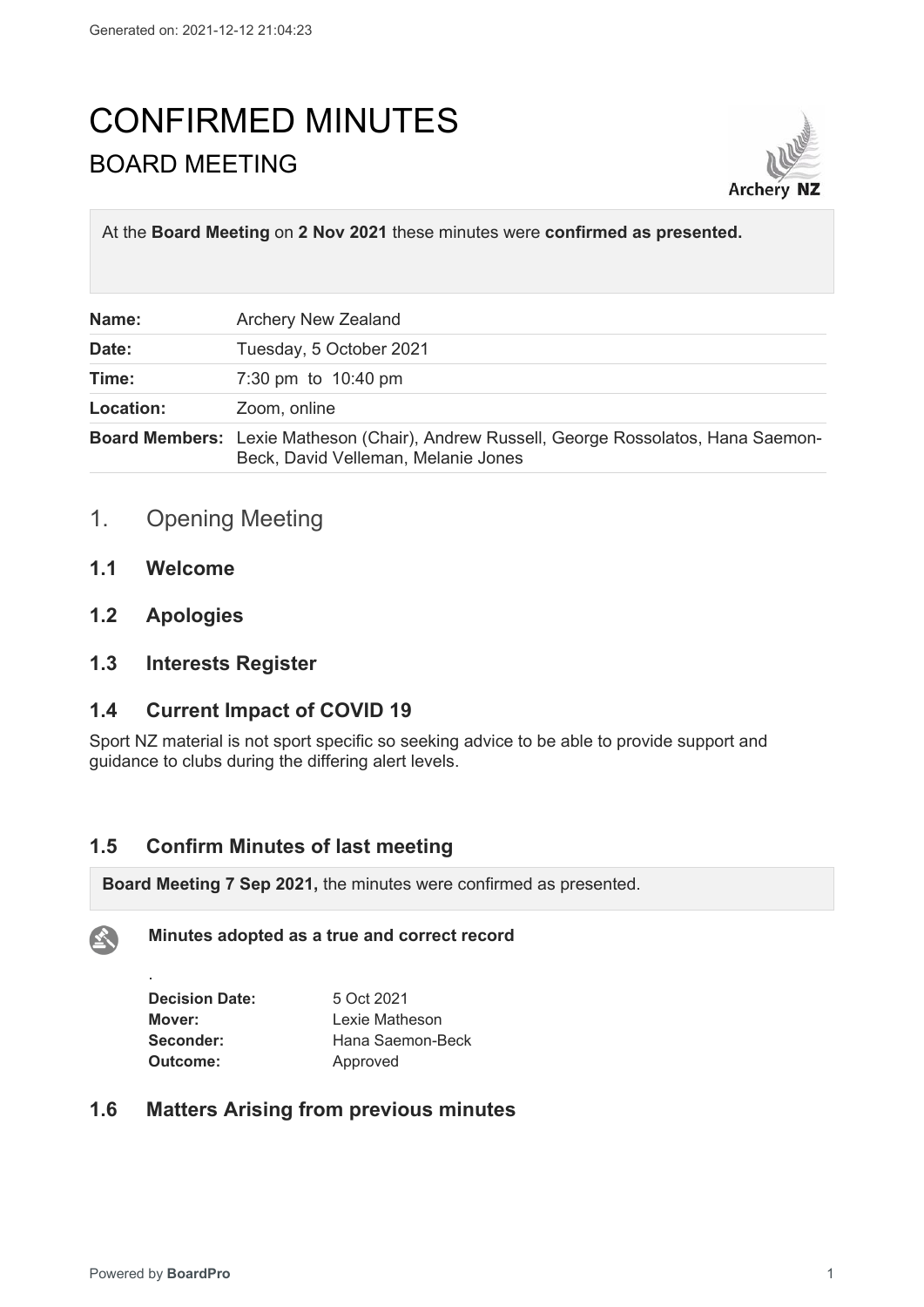## **1.7 Communication**



#### **Support Judge Logan Andrew to attend WA International Judges Seminar**

Follow up and send request letter to Board and explore ways to financially support. **Due Date:** 12 Oct 2021

| Lexie Matheson<br>Owner: |  |
|--------------------------|--|

Sport Auckland updates

-Sector updates, CLM, Waitakere, Aktive, Sport Auckland

Halberg Foundation offering online inclusion training

World Archery September Newsletter

World Archery invitation to International Judge Seminar in Medellin, Colombia from 8 to 10 April 2022.

Ralene Castle Joint inquiry announcement

World Archery Congress information and nominee profiles

World Archery duplicate profile query

# 2. Subcommittee Reports & Portfolios

## **2.1 Draft Proposal Strategic Plan and Operations**

#### **2.2 Governance**

Shooting rules and tournament rules updated Dean has run an online AGM so will work through details with him.. WA congress update of new rules. AGM notice sent out Propose no 7th member on the board until after AGM. (agreed)

# **2.3 Finance and Risk (FaRC)**

Not a lot happening in the last month but with the AGM pending the accounts are to be reviewed. Agreement from auditor and accountant for work to finalise accounts by mid November.

Created list of grant bodies has been added to the google drive for work to begin on applications \$8500 fees received to date

Requesting copy of the SportNZ partnership agreement to confirm financial requirements.

Anne Mitchell stepping away from finance role and Gerhard from Auckland has agreed to step into volunteer.



#### **The Board appoint Gerhard De Brun to the role of financial officer**

**Decision Date:** 5 Oct 2021 **Mover:** David Velleman **Seconder:** Andrew Russell

.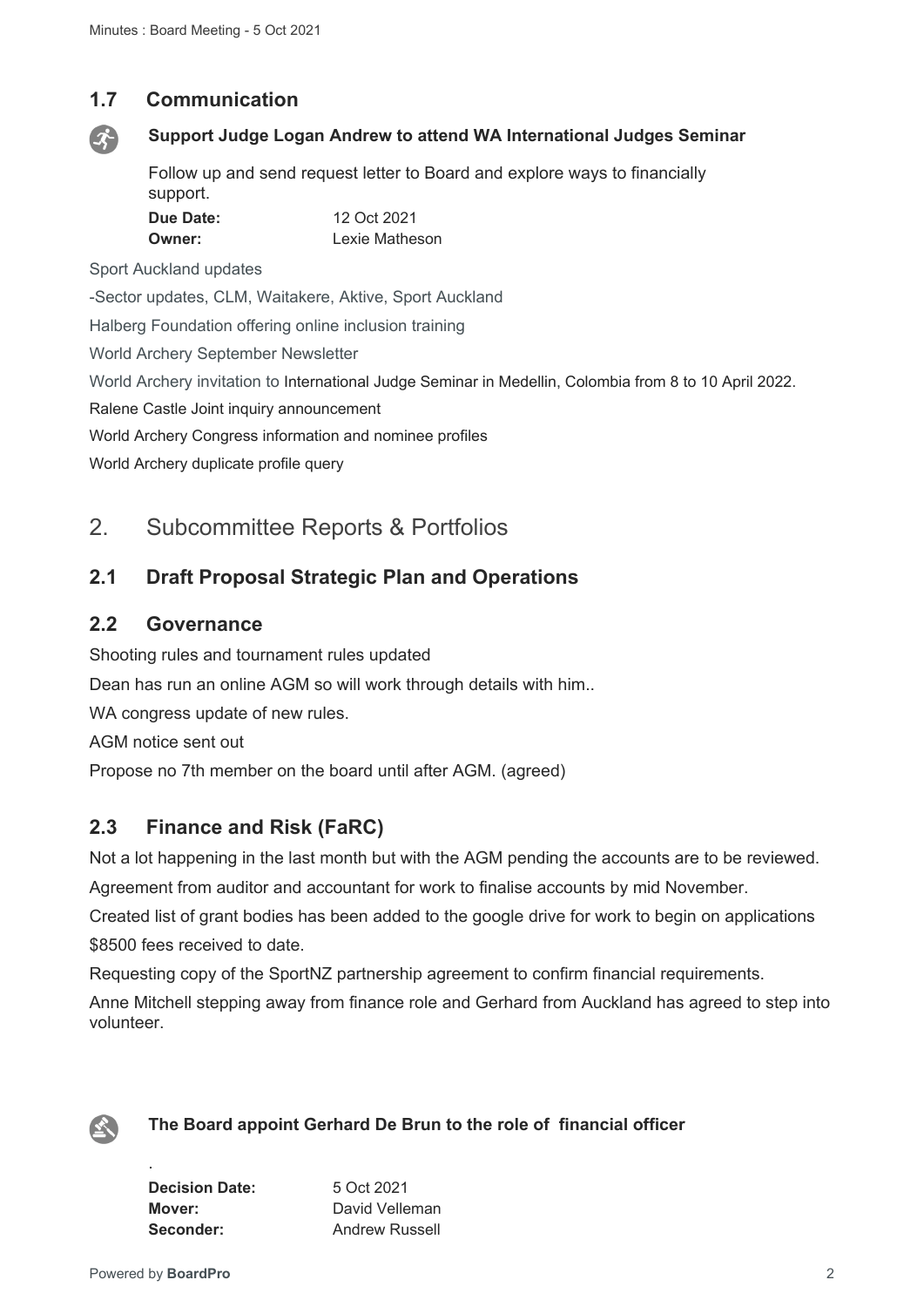**Outcome:** Approved

# **2.4 Archery for Young People**

Followed up with Jeanette Franklyn regarding College Sport and have offered the archery NZ target butts for use in 2022 competition.

Will meet in person to discuss further levels allow.

TT Camp drafted letter to those who applied for October camp letting them know change of date. Have created new youth email account for correspondence.

New dates will be confirmed soon.

Will invite others to join the sub-committee and include members of the Youth Council.

# **2.5 High Performance**

Discussed response to the NZOC survey

Representative group to be surveyed regarding the NZOC process and the selection process for Paris and LA olympics

New member to be invited to join the High performance sub-committee.

## **2.6 Equity Diversity and Inclusion**

Para Coordinator position to be reviewed and options explored.

Classifier. Currently no classifiers in the Oceania region, explore options for training and appointing positions relating to the classifier and Head of classification.

Invitation for new members to join the sub-committee to expand the representation of the members.

Archery NZ has been invited to Halberg Games 22-24 April 2022 at Kings College



.

**Hana be authorised to approach Chris Roberts to consider the position of Para Coordinator**

| <b>Decision Date:</b> | 5 Oct 2021     |
|-----------------------|----------------|
| Mover:                | Lexie Matheson |
| Seconder:             | Melanie Jones  |
| Outcome:              | Approved       |

## **2.7 Premier Events**

2021 Indoor National cancelled due to COVID restrictions.

Indoor postal event has been initiated to engage membership during COVID restrictions.

Outdoor Nationals arrangements being finalised for dates and location.

2 clubs expressed and interested in hosting 2022 indoor Nationals, bids to be submitted by the end of October.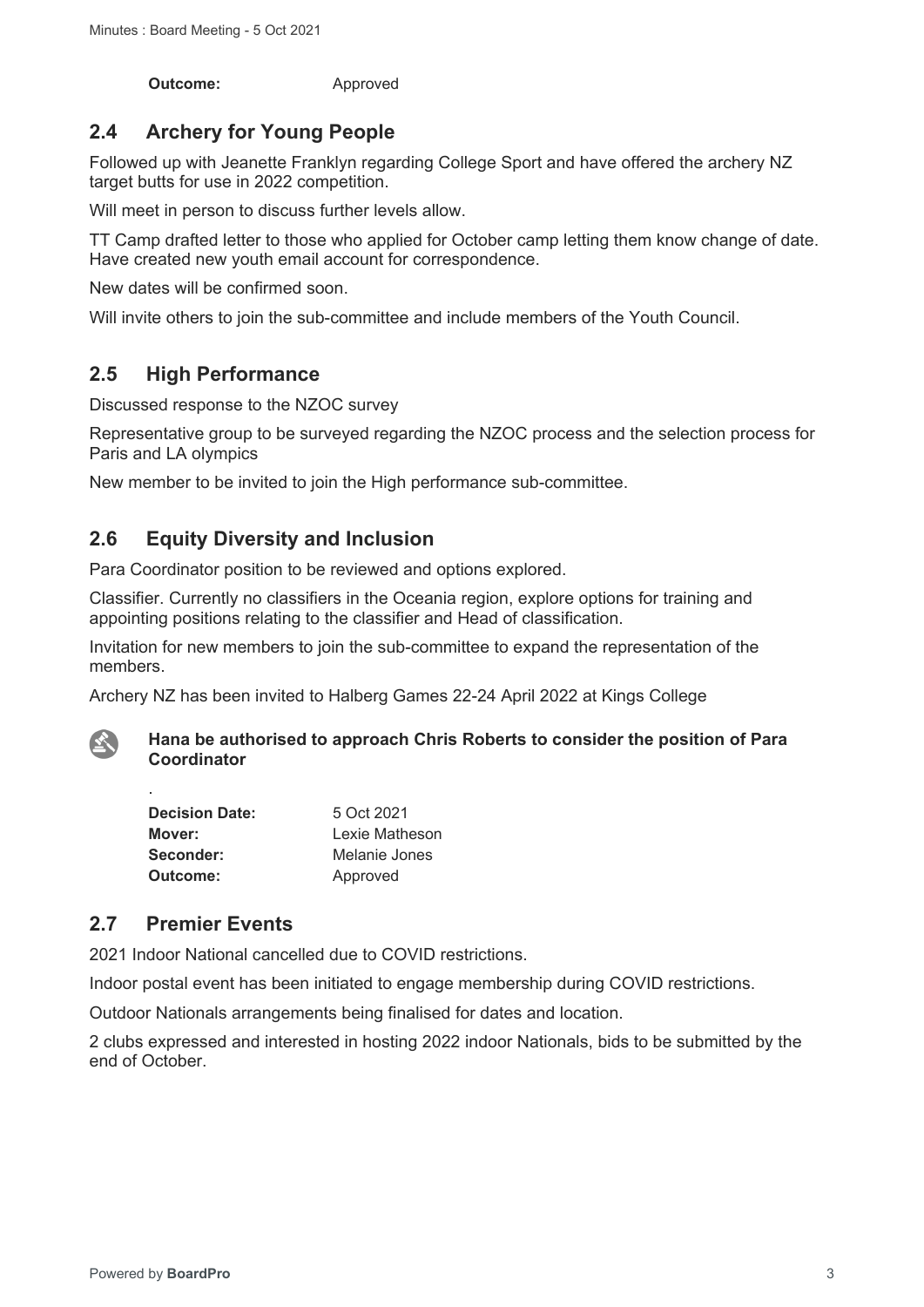# 3. Management Reports

## **3.1 General Manager**

Lexie to follow up with Dean for a update as to possible start date.

## **3.2 Stakeholder Relationships**

WA congress updates

Lexie Matheson was nominated to the WA Target Committee.

Sport NZ webinars from the Balance is Better projects.

# **3.3 Newsletter, Communications and Social Media**

## **3.4 Projects**

Wellness project - 3 workshops are being planned, but are delayed because of COVID.

South Auckland Project on hold, events that were scheduled for the October school holidays have been cancelled due to COVID restrictions.

## **3.5 Rankings and Records**

Refer to website listing for unofficial October 2021 rankings.

# **3.6 World Archery Centre Oceania**

Ongoing conversations. meetings delayed due to covid but still progressing.

# 4. Other Business

## **4.1 General Business**

Strategy meetings - Lyndsey Corbin returning to work and engaging in preparation for the AGM

PM Officials' Scholarships - Andrew- recommend Logan Andrew to be supported as an official. support from Archery NZ High Performance programme to encourage officials, emerging talent and supporting the growth of Archery Officials.

Move into committee 9.20pm Andrew seconded Lexie

Move out of committee 9.51pm Andrew seconded Lexie

Guidance and support will be given to Judges Commission with regards to the email response.

Clarification sort regarding postal members shooting minor tournaments and ability to claim pins. Membership details will be clarified. Andrew to action.

Instinctive Bow Division to be added

Mana Archery Club correspondence